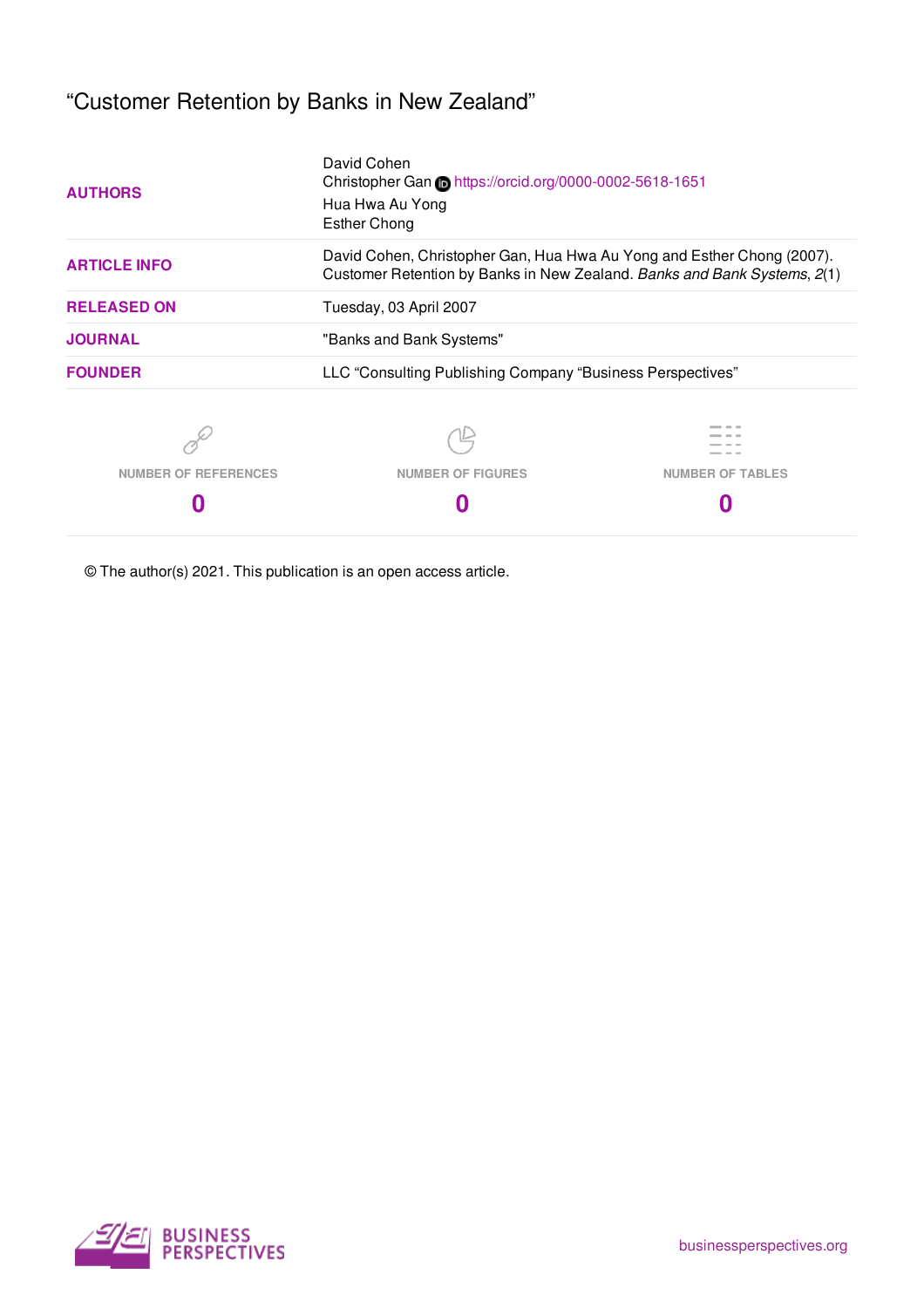## **CUSTOMER RETENTION BY BANKS IN NEW ZEALAND**

David Cohen\*, Christopher Gan\*, Hua Hwa Au Yong\*\*\*, Esther Chong\*\*\*

## **Abstract**

Customer retention is an important component of banking strategy in today's increasingly competitive environment. This paper examines the impact of several retention-relevant constructs that can influence consumers' decisions to stay with or leave their banks. A sample ( $n = 514$ ) of residents of Christchurch, New Zealand were mailed a survey designed to measure these constructs. The empirical findings suggest that customer satisfaction, corporate image, and switching barriers had significant impact on their loyalty decisions. There was also evidence that customers' age groups and level of education contributed to explaining respondents' tendency to stay with their current banks. This study provides an enhanced understanding customer retention in New Zealand's banking industry. Implications for banking executives are presented, along with suggestions for strategies that could be adopted by bankers in order to maximize customer retention and profitability.

**Key words:** Customer Retention, Customer Satisfaction, Retail Banking. **JEL Classification:** G20, M30.

## **1. Introduction**

-

The banking industry is highly competitive, with banks not only competing among each other; but also with non-banks and other financial institutions (Kaynak and Kucukemiroglu, 1992; Hull, 2002). Most bank product developments are easy to duplicate and when banks provide nearly identical services, they can only distinguish themselves on the basis of price and quality. Therefore, customer retention is potentially an effective tool that banks can use to gain a strategic advantage and survive in today's ever-increasing banking competitive environment.

The majority of banks in New Zealand are foreign-owned, and appear to be narrowly diversified in the products and services they offer (Hull, 2002). This suggests that the New Zealand banking industry has reached the maturity phase of the product lifecycle and has become commoditized, since banks offer nearly identical products. This carries the danger of creating a downward spiral of perpetual price discounting -- fighting for customer share (Mendzela, 1999). One strategic focus that banks can implement to remain competitive would be to retain as many customers as possible.

The argument for customer retention is relatively straightforward. It is more economical to keep customers than to acquire new ones. The costs of acquiring customers to "replace" those who have been lost are high. This is because the expense of acquiring customers is incurred only in the beginning stages of the commercial relationship (Reichheld and Kenny, 1990). In addition, longerterm customers buy more and, if satisfied, may generate positive word-of-mouth promotion for the company. Additionally, long-term customers also take less of the company's time and are less sensitive to price changes (Healy, 1999). These findings highlight the opportunity for management to acquire referral business, as it is often of superior quality and inexpensive to obtain. Thus, it is believed that reducing customer defections by as little as five percent can double the profits (Healy, 1999).

> \* Lincoln University, New Zealand. Lincoln University, New Zealand. Monash University, Australia. \*\*\*\* Standard and Chartered Bank, Malaysia.

© David Cohen, Christopher Gan, Hua Hwa Au Yong, Esther Chong, 2007.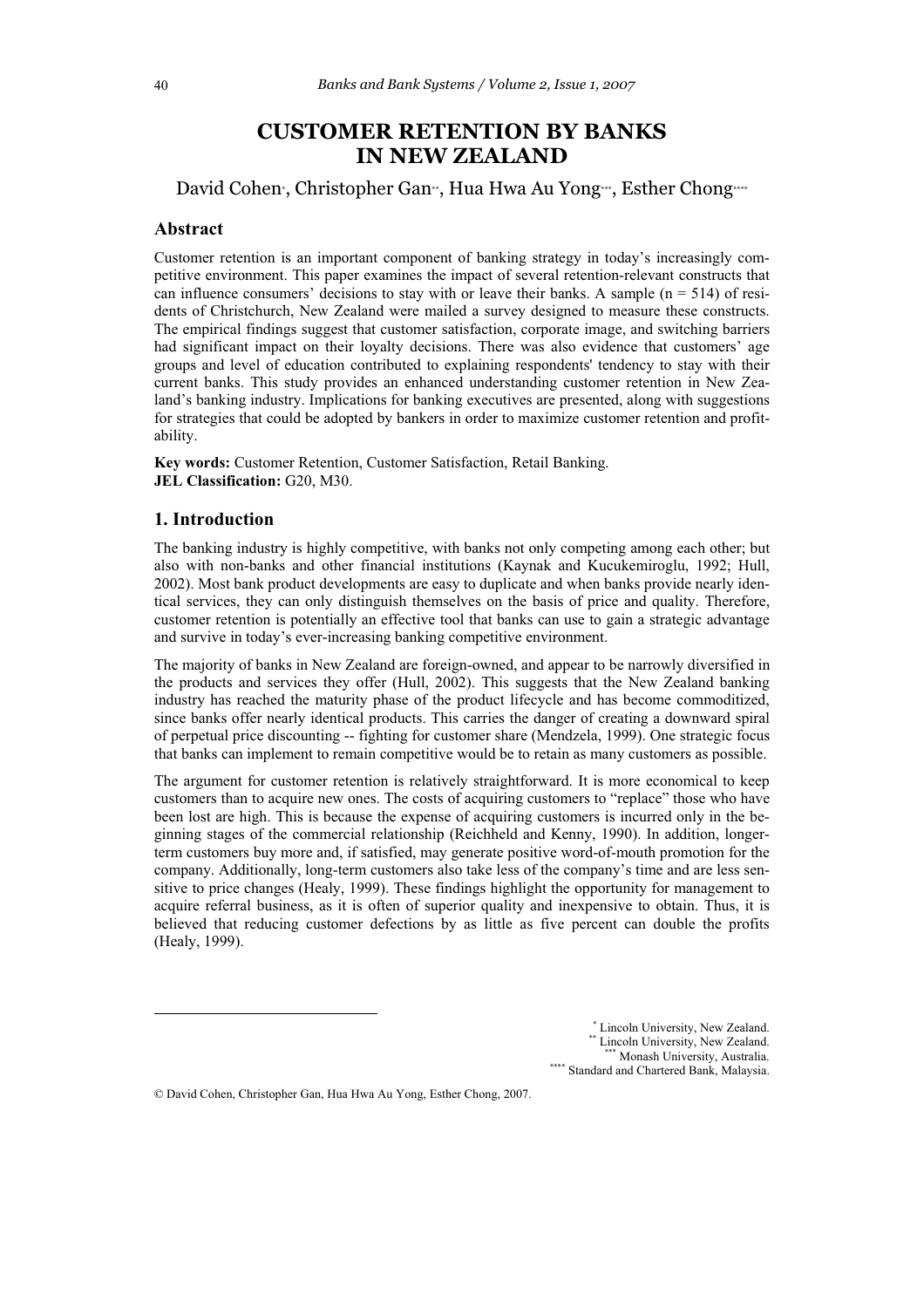The key factors influencing customers' selection of a bank include the range of services, rates, fees and prices charged (Abratt and Russell, 1999). It is apparent that superior service, alone, is not sufficient to satisfy customers. Prices are essential, if not more important than service and relationship quality. Furthermore, service excellence, meeting client needs, and providing innovative products are essential to succeed in the banking industry. Most private banks claim that creating and maintaining customer relationships are important to them and they are aware of the positive values that relationships provide (Colgate et al., 1996).

While there have been several studies emphasising the significance of customer retention in the banking industry (see Dawkins and Reichheld, 1990; Fisher, 2001; Marple and Zimmerman, 1999; Page, Pitt, and Berthon, 1996; Reichheld and Kenny, 1990), there has been little empirical research examining the constructs that could lead to customer retention. This paper examines the constructs that impact consumers' decision to stay with or leave their current banks in New Zealand. In addition, the paper explores whether there is any association between consumers' demographic characteristics (i.e. age, gender, educational level and income) and loyalty decisions.

### **2. Literature Review**

Previous studies have identified the benefits that customer retention delivers to an organisation (see Colgate et al., 1996; Reichheld and Sasser, 1990; Storbacka et al., 1994). For example, the longer a customer stays with an organisation the more utility the customer generates (Reichheld and Sasser, 1990). This is an outcome of a number of factors relating to the time the customer spends with the organisation. These include the higher initial costs of introducing and attracting a new customer, increases in both the value and number of purchases, the customer's better understanding of the organisation, and positive word-of-mouth promotion.

Apart from the benefits that the longevity of customers brings, research findings also suggest that the costs of customer retention activities are less than the costs of acquiring new customers. For example, Rust and Zahorik (1993) argue the financial implications of attracting new customers may be five times as costly as keeping existing customers. However, maintaining high levels of satisfaction will not, by itself, ensure customer loyalty. Banks lose satisfied customers who have moved, retired, or no longer need certain services. As a consequence, retaining customers becomes a priority. Previous research shows, however, that longevity does not automatically leads to profitability (Colgate et al., 1996).

On the other hand, Beckett et al. (2000) draw tentative conclusions as to why consumers appear to remain loyal to the same financial provider, even though in many instances they hold less favourable views toward these service providers. For example, many consumers appear to perceive little differentiation between financial providers, making any change essentially worthless. Secondly, consumers appear to be motivated by convenience or inertia. Finally, consumers associate changing banks with high switching costs in terms of the potential sacrifice and effort involved.

Clearly, there are compelling arguments for bank management to carefully consider the factors that might increase customer retention rates, with research providing ample justification for customer retention efforts by banks (see Marple and Zimmerman, 1999; Fisher, 2001). However, there has been little empirical research that investigates the constructs leading to customer retention. Previous empirical work has focused on identifying constructs that are precursors to customer retention. Other studies have focused on developing measures of customer satisfaction, customer value and customer loyalty without specifically looking into other potential meaningful constructs. Examples of such constructs are competitive advantage, customer satisfaction, switching barriers, corporate image, and bank services characteristics. These form the basis for the present investigation. There have been few, if any, attempts to link them to customer retention. This is curious, for if retention criteria are not well managed, customers might still leave their banks, no matter how hard bankers try to retain them. The literature has identified a set of seven possible explanatory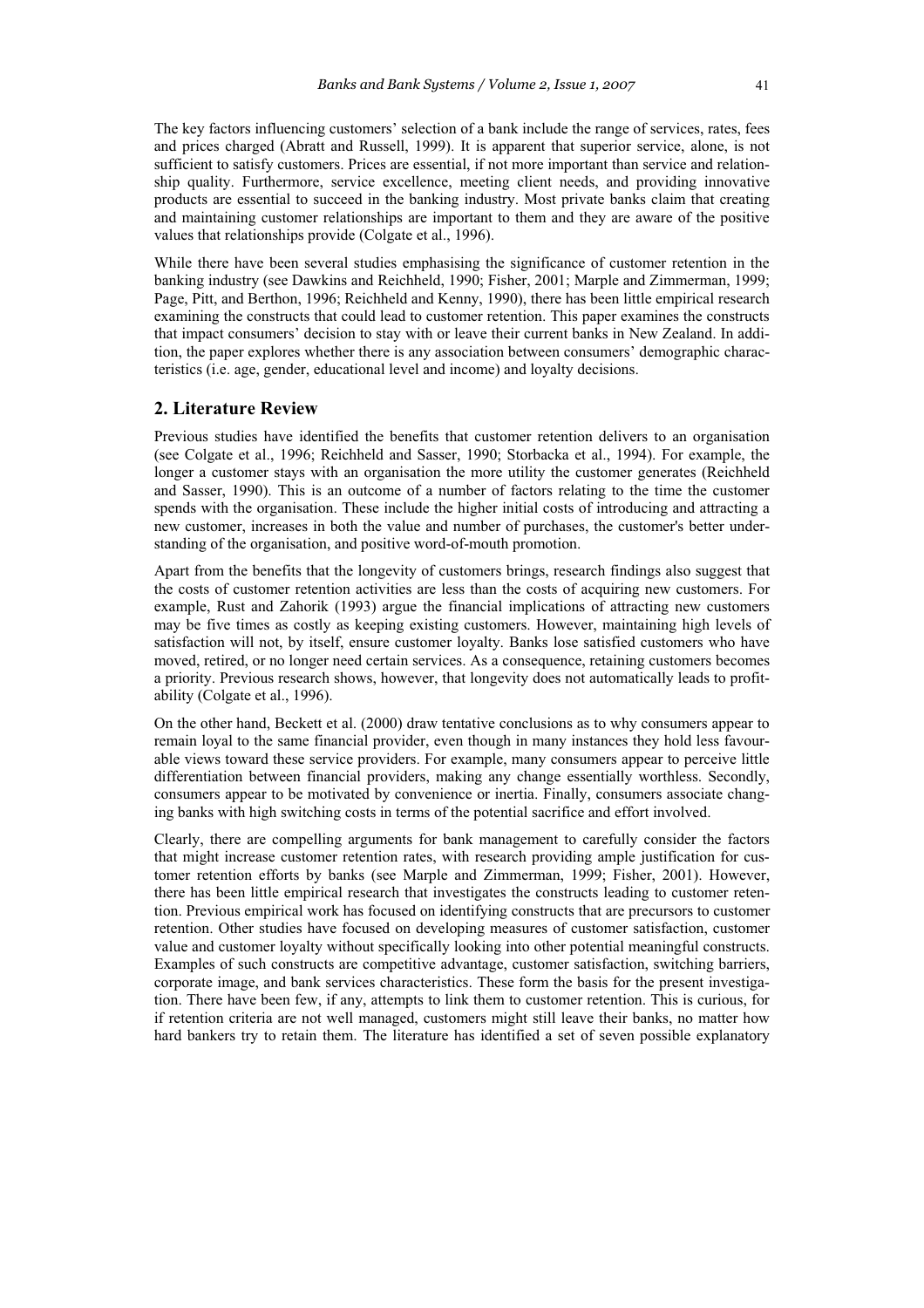constructs that could have an impact on loyalty decisions. Each of these will be briefly discussed below.

#### *2.1. Competitive advantage*

In a highly competitive market, the shortest route to differentiation is through the development of brands and active promotion to both intermediaries and final consumers (Parasuraman, 1997). In the long run, however, branding, targeting and positioning would all be much more effective if the supplier had some tangible advantage to offer consumers (Baker, 1993). This is evident in the banking industry, where many banks are providing more or less the identical products for nearly the same price. Unless a bank can extend its product quality beyond the core service with additional and potential service features and value, it is unlikely to gain a sustainable competitive advantage (Chang, Chan, and Leck, 1997). Thus, the most likely way to both retain customers and improve profitability is by adding value via a strategy of differentiation (Baker, 1993) while increasing margins through higher prices.

Today's customers do not just buy core quality products or services; they also buy a variety of added value or benefits. This forces the service providers such as banks to adopt a market orientation approach that identifies consumer needs and designs new products and redesigns current ones (Ennew and Binks, 1996; Woodruff, 1997). Further, competitive pressures then push other financial service firms to actively target consumer segments by integrating service quality, brand loyalty, and customer retention strategies (Ennew and Binks, 1996).

#### *2.2. Customer satisfaction*

In businesses where the underlying products have become commodity-like, quality of service depends heavily on the quality of its personnel. This is well documented in a study by Leeds (1992), who documented that approximately 40 percent of customers switched banks because of what they considered to be poor service. Leeds further argued that nearly three-quarters of the banking customers mentioned teller courtesy as a prime consideration in choosing a bank. The study also showed that increased use of service quality/sales and professional behaviours (such as formal greetings) improved customer satisfaction and reduced customer attrition.

Indeed, customer satisfaction has for many years been perceived as key in determining why customers leave or stay with an organisation. Organisations need to know how to keep their customers, even if they appear to be satisfied. Reichheld (1996) suggests that unsatisfied customers may choose not to defect, because they do not expect to receive better service elsewhere. Additionally, satisfied customers may look for other providers because they believe they might receive better service elsewhere. However, keeping customers is also dependent on a number of other factors. These include a wider range of product choices, greater convenience, better prices, and enhanced income (Storbacka et al., 1994). Fornell (1992), in his study of Swedish consumers, notes that although customer satisfaction and quality appear to be important for all firms, satisfaction is more important for loyalty in industries such as banks, insurance, mail order, and automobiles.

Ioanna (2002) further proposed that product differentiation is impossible in a competitive environment like the banking industry. Banks everywhere are delivering the same products. For example, there is usually only minimal variation in interest rates charged or the range of products available to customers. Bank prices are fixed and driven by the marketplace. Thus, bank management tends to differentiate their firm from competitors through service quality. Service quality is an imperative element impacting customers' satisfaction level in the banking industry. In banking, quality is a multi-variable concept, which includes differing types of convenience, reliability, services portfolio, and critically, the staff delivering the service.

## *2.3. Customer perceptions of value*

Today, customers are more value oriented in their consumption of services because they have alternative choices (Slater, 1997; Woodruff, 1997). For example, Gale and Wood (1994) explained how customers make purchase decisions between competing providers. The author argued that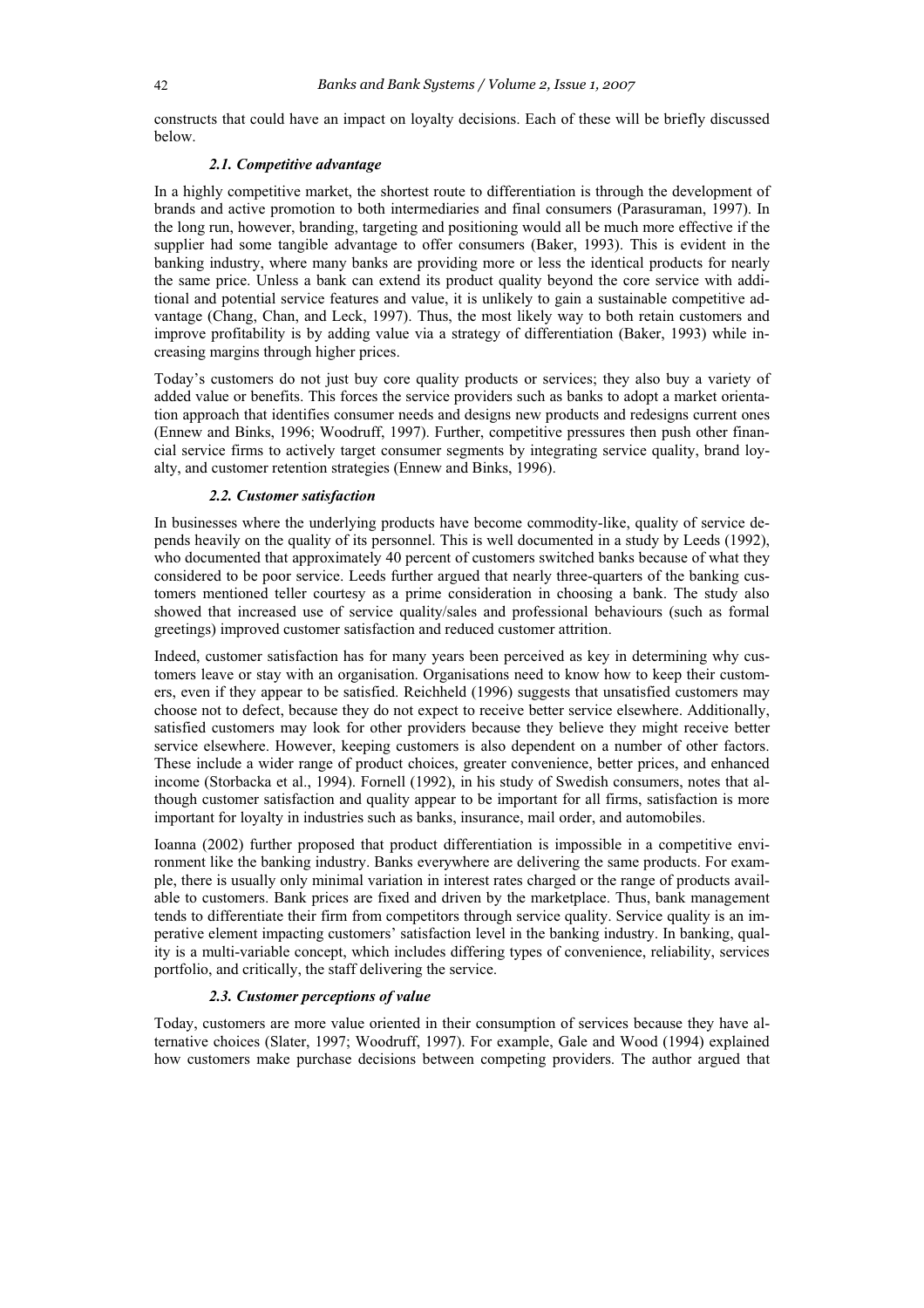customers buy on value; they do not simply buy products. Interestingly, it was observed that customers learn to think objectively about value in the form of preferred attributes, attribute performance, and consequences from using a product in a use situation (Woodruff, 1997). Thus, banks must be able to provide "up-close" personal service for customers who come with high expectations. For customers who value convenience most, banks must offer the latest product such as electronic banking, touch-tone phone account access and internet banking. Clearly, customer value can be a strong driver of customer retention.

Reidenbach (1995) argued that customer value is a more viable element than customer satisfaction because it includes not only the usual benefits that most banks focus on but also a consideration of the price that the customer pays. Customer value is a dynamic that must be managed. Customer satisfaction is merely a response to the value proposition offered in specific products/markets (Reidenbach, 1995). By this view, banks must determine how customers define value in order to provide added-value services.

#### *2.4. Corporate image*

Today's consumers have more choices for their financial needs than ever before. Technology, globalisation, increased competition and increased consumer mobility have dramatically changed the way people bank (Harwood, 2002). Many financial institutions are looking at branding techniques to differentiate themselves. Harwood (2002) argued that branding, as a tool to build image, is critical in the banking industry where all firms offer about the same kinds of products. Hence, it is critical that banks have a comprehensive knowledge of customers' values, attitudes, needs and perceptions of various services the bank offers and the image which customers have of the bank itself (Kaynak, 1986a, 1986b). Accordingly, bankers must be able to build and manage their bank's image in order to clearly define the differences between their bank and its competitors.

Bharadwaj et al. (1993) argue that services are highly intangible and are, therefore, high in experience and credence qualities. As a consequence, brand reputation is important as a potential competitive advantage. Alvarez (2001) proposed that logic is no longer enough to sell the benefits of an intangible product or service, especially with commodity products and skeptical consumers. This situation calls for emotion or image to change the perception of the audience in any real or profound way (Alvarez, 2001). Furthermore, both Marthur (1988) and Gronroos (1984) proposed image as an alternative to product differentiation.

#### *2.5. Switching Barriers*

Switching barriers have been used as marketing strategies to make it costly for customers to switch to another organisation. Such barriers include search costs, transaction costs, learning costs, loyal customer discounts and emotional costs (Fornell, 1992). These barriers provide disincentives for the customer to leave the current organization. Curasi and Kennedy (2002) have shown that customer satisfaction does not predict the continuation of the relationship. High switching costs are an important factor binding the customer to the service organisation. Even with relatively low levels of satisfaction, the customer continues to patronise the service provider because repurchasing is easier and more cost effective than searching for a new provider or sampling the services of an unknown provider (Curasi and Kennedy, 2002).

Other than switching costs, cross-selling is another critical variable driving customer retention. Cross-selling is the bank's effort to sell as many different products and services as they can to a particular customer (Daniell, 2000). One aspect of loyalty is the impact of cross-selling, which forms a critical element in increasing revenue. Profitability could, as a consequence, be threatened not only by loss of market share but also by diminished opportunities for cross-selling (Jones and Farquhar, 2003). Furthermore, the more products or services you sell to a customer, the less likely it is that they will sever the relationship (Daniell, 2000).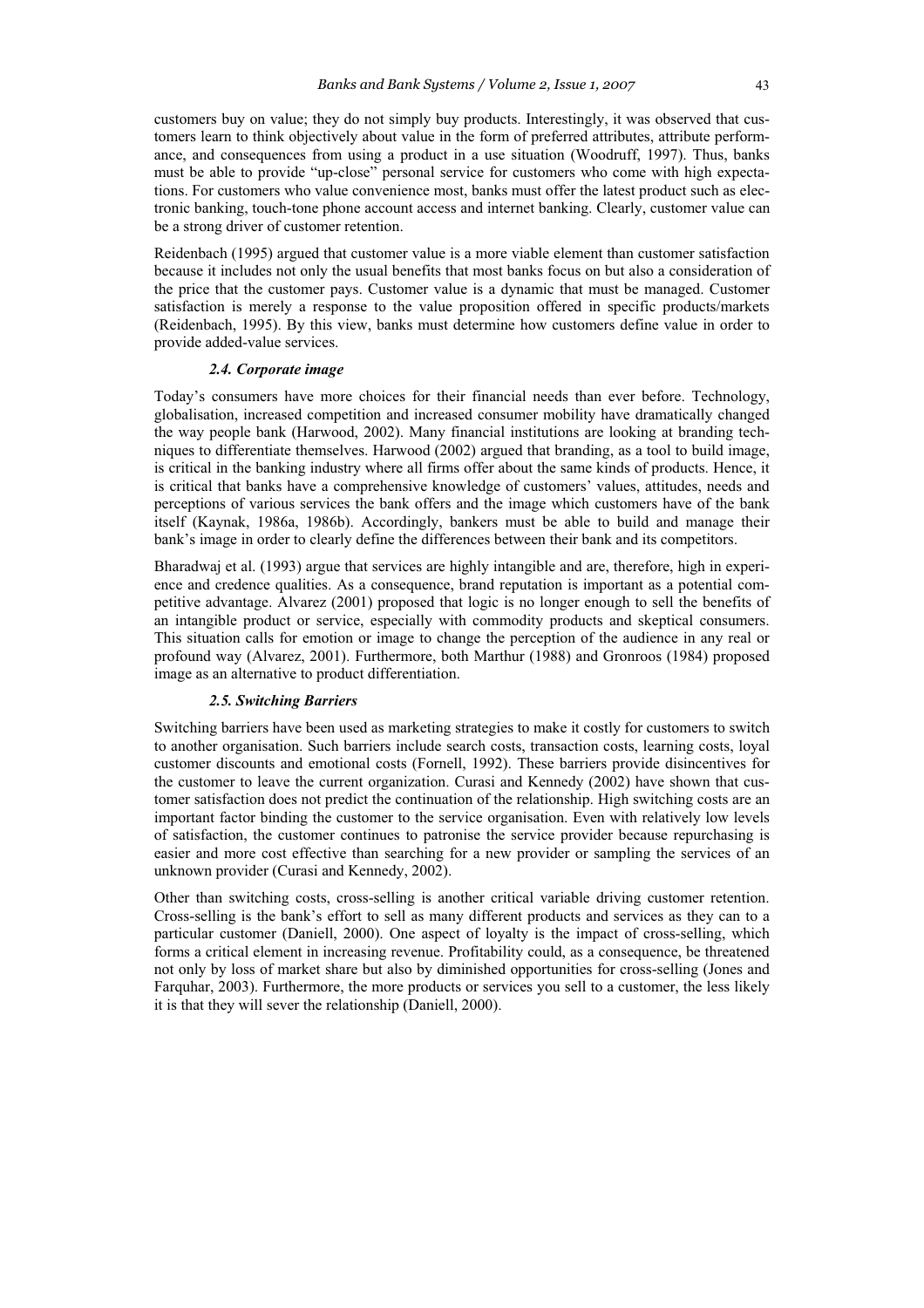#### *2.6. Consumers' behavioural intentions*

To compete successfully in today's competitive marketplace, banks must focus on understanding the needs, attitudes, satisfactions and behavioural patterns of the market (Kaynak and Kucukemiroglu, 1992). Consumers evaluate a number of criteria when choosing a bank. However, the prioritisation and use of these criteria differ across countries, and thus cannot be generalised. For example, in a study of Canadian customers in Montreal, Laroche and Taylor (1988) found that convenience is the principal reason for bank selection, followed by parental influence with respect to the status of the bank. In contrast, Kaynak and Kucukemiroglu's (1992) study of the Hong Kong banking market discovered that customers choose their banks because of convenience, long association, recommendations of friends and relatives, and accessibility to credit.

Social and technological change has had a dramatic impact on banking. These developments, such as internationalisation and unification of money markets and the application of new technologies in information and communications systems to banking, have forced banks to adopt strategic marketing practices. These have included offering extended services, diversification of products, entry into new markets, and emphasising electronic banking (Reidenbach, 1995; Mylonakis et al., 1998). This greater range of services and products, along with improvements in communications efficiency, could have a significant impact on customer satisfaction and consequent behavioural intentions. As changes in the broad financial fields accelerate and business activities converge (i.e., the offering of insurance, financial planning, and share brokerage by a bank), it is imperative to differentiate banking products from other similar or complementary ones that are offered by bank affiliates or non-banks (Mylonakis et al., 1998).

#### *2.7. Customer loyalty*

Customer retention improves profitability principally by reducing costs incurred in acquiring new customers. A prime objective of retention strategies must therefore be "zero defections of profitable customers" (Reichheld, 1996). There is, however, a distinction between customers who are simply retained and those who are loyal. The concept of consumer inertia implies that some customers are only being retained, rather than expressing loyalty. Truly loyal customers are usually portrayed as being less price-sensitive and more inclined to increase the number and/or frequency of purchases. They may become advocates of the organisation concerned and play a role in the decision making of their peers or family. Satisfaction with a bank's products and services thus also plays a role in generating loyalty that might be absent in the retention situation. Customer loyalty is therefore not the same as customer retention, as loyalty is distinct from simple repurchase behaviour. Loyalty is only a valid concept in situations where customers can choose other providers. Companies thus need to understand the nature of their consumers' reasons for staying and must not assume that it is a positive, conscious choice (Colgate et al., 1996).

Changes in the industrial context of banking could also have an impact on the durability of customer-bank relationships. In New Zealand, these changes have included consolidation through mergers and acquisitions, and the introduction of a new, state-owned bank in 2002. In the former case, banks not only acquire physical assets and human resources, they also acquire the customers of their previous competitors, making assessments of loyalty more complicated. Furthermore, increased competition, funding restraints, and the adoption of new technologies have significantly reduced the number of banks branches and increased the use of automated tellers and other electronic transaction mechanisms To date, only one major New Zealand bank (The Kiwi Bank) is locally owned, while the other four (ANZ Banking Group Ltd./ National Bank of NZ Ltd., Westpac Banking Corporation, ASB Bank, and the Bank of New Zealand) are owned by Australian banks. Given this high degree of foreign ownership, banking services providers are less certain that their customers will remain loyal to them, and whether they will be able to rely upon the traditional banker-customer relationship to cross-sell high value products (Beckett, Hewer, and Howcroft, 2000).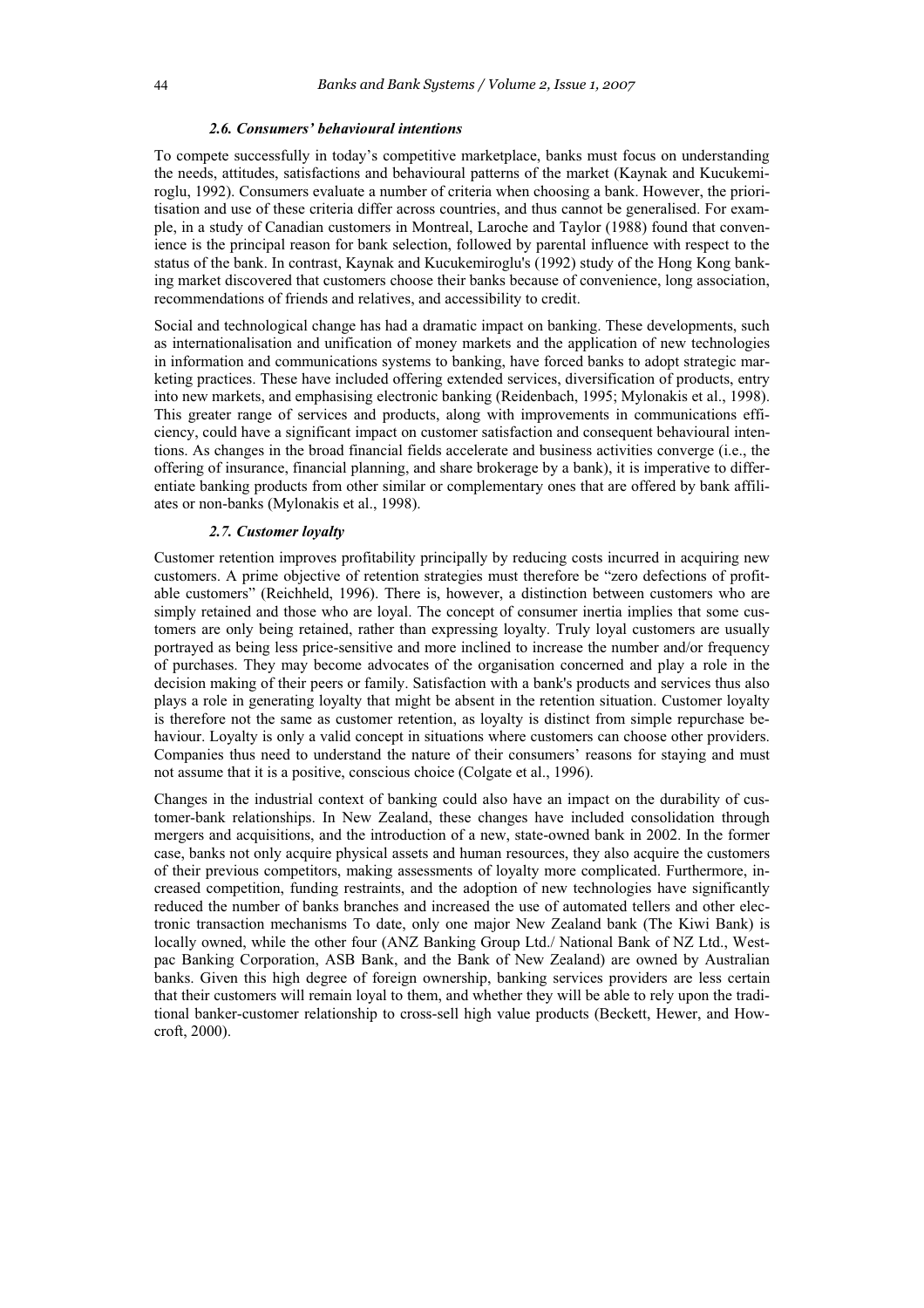Little is known about how these varied influences affect customer loyalty in New Zealand. Presumably, these factors will have an impact on retention, with implications for both individual customers as well as their banks. The present study was designed to test the contribution of these influences to customer retention.

## **3. Method**

#### *3.1. Data Collection*

Data for this analysis was obtained through a mail survey to 1,920 household in Christchurch. Names and addresses for the survey were systematically drawn from the 2004 Christchurch White Pages telephone book with a skip interval of 73 from the 140,462 telephone book listings. A total of 514 useable surveys were returned from the initial mailing, representing a useable response rate of 28%. The questionnaire gathered information on consumers' perceptions of their banks, the reasons they remain with their banks, and reasons why they might switch to a rival. The mail survey was designed and implemented according to the Dillman Total Design Method (1978), which has proven to result in improved response rates and data quality.

In order to develop a suitable questionnaire, personal interviews with five bank managers were conducted. The bank managers were asked to explain all of the factors that contributed to customers' retention in the banking industry. They were also asked to identify the factors that they considered to be the most influential in their customers staying with their banks. The bank managers also provided inputs into which additional factors should be included in the questionnaire.

The questionnaires used a variety of measures. The questions were phrased in the form of statements scored on a 5-point Likert-type scale, where  $1 =$  "strongly disagree,"  $3 =$  "neither disagree nor agree," and  $5 =$ "strongly agree." For several of the questions, based on the recommendations of Lynne et al. (1994) and Luzar et al. (1995), the scales have been reversed coded because the questions were posed in a negative manner. Demographic items were measured by asking respondents to tick the box which best describes themselves.

## **4. Results and Discussion**

A profile of sampled respondents is presented in Table 1. Age (Panel A) was distributed bimodally, with 41 to 50 years of age and 51 to 60 years each capturing 24.2% of the sample. Somewhat more than half of the sample (51.8%) was male. Half of the sample (50.1%) reported having earned a diploma or higher educational qualification, with the remainder of the sample holding a high school or trade qualification (Panel B). Panel C illustrates the personal income of respondents ranged from 'less than \$10,000' to 'more than \$120,000' earnings per annum before tax. The modal category of earnings was \$30,000 to \$39,999. Though categorical, the distribution of income demonstrates a clear positive skew.

Table 1

| Demographic        | Frequency | Valid Percent | <b>Cumulative Percent</b> |
|--------------------|-----------|---------------|---------------------------|
| Panel A: Age Group |           |               |                           |
| $18-30$ years      | 43        | 8.4           | 8.4                       |
| 31-40 years        | 92        | 17.9          | 26.3                      |
| 41-50 years        | 124       | 24.2          | 50.5                      |
| 51-60 years        | 124       | 24.2          | 74.7                      |
| 61-70 years        | 66        | 12.9          | 87.5                      |
| 71 years and above | 64        | 12.5          | 100                       |
| <b>Total</b>       | 513       | 100           |                           |

Demographics of Respondents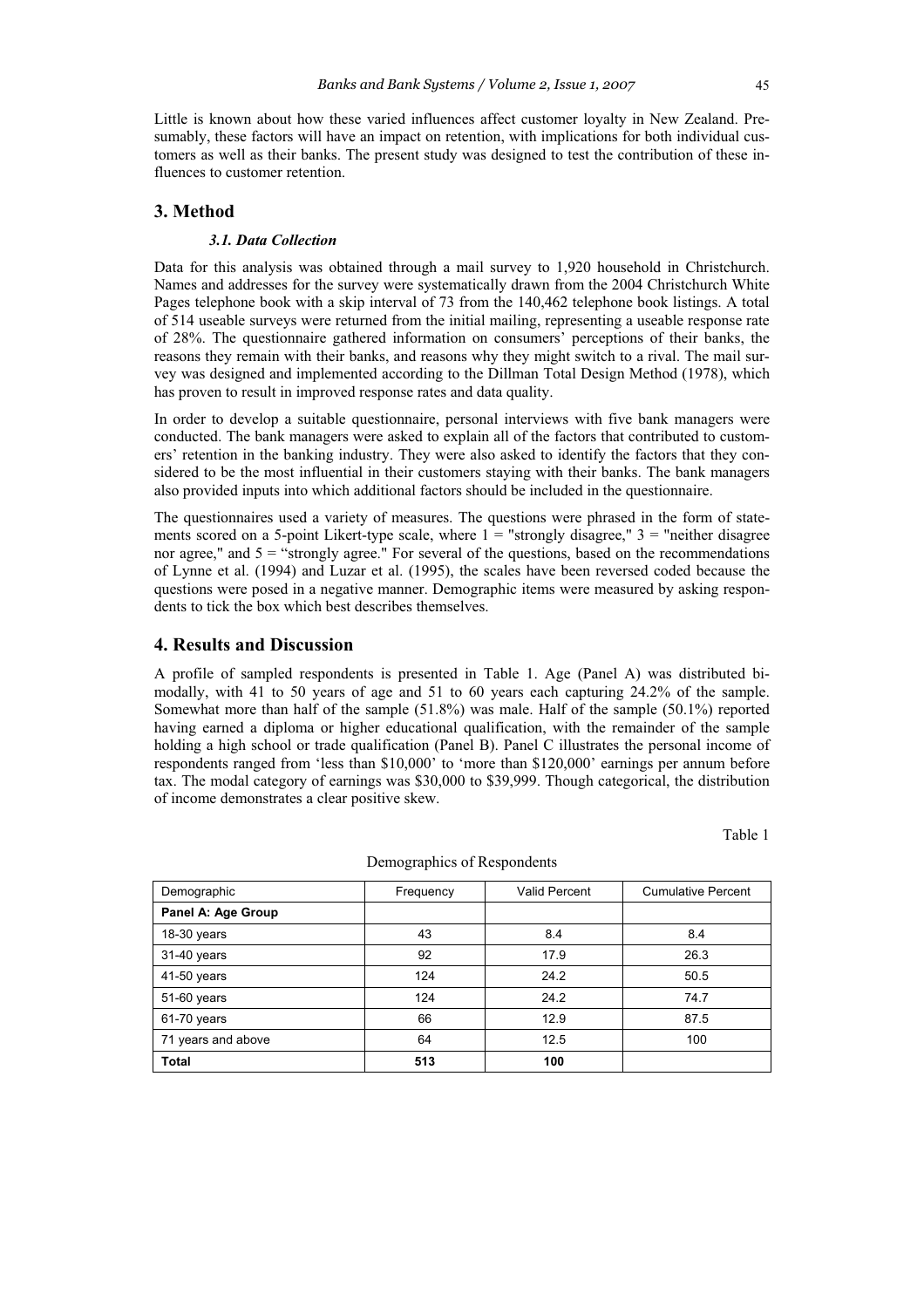|                                  |                |                      | Table 1 (continuous)      |
|----------------------------------|----------------|----------------------|---------------------------|
| Demographic                      | Frequency      | <b>Valid Percent</b> | <b>Cumulative Percent</b> |
| <b>Panel B: Education Level</b>  |                |                      |                           |
| Postgraduate Degrees             | 60             | 12.5                 | 12.5                      |
| <b>Bachelor Degree</b>           | 100            | 20.9                 | 33.4                      |
| Diploma                          | 80             | 16.7                 | 50.1                      |
| <b>Trade Qualification</b>       | 72             | 15.0                 | 65.1                      |
| <b>High School Qualification</b> | 167            | 34.9                 | 100                       |
| Total                            | 511            | 100                  |                           |
| Panel C: Income Level            |                |                      |                           |
| Less than \$10,000               | 49             | 9.8                  | 9.8                       |
| \$10,000-\$19,999                | 79             | 15.9                 | 25.7                      |
| \$20,000-\$29,999                | 61             | 12.2                 | 38.0                      |
| \$30,000-\$39,999                | 81             | 16.3                 | 54.2                      |
| \$40,000-\$49,999                | 76             | 15.3                 | 69.5                      |
| \$50,000-\$59,999                | 40             | 8.0                  | 77.5                      |
| \$60,000-\$69,999                | 27             | 5.4                  | 82.9                      |
| \$70,000-\$79,999                | 27             | 5.4                  | 88.4                      |
| \$80.000-\$89.999                | $\overline{7}$ | 1.4                  | 89.8                      |
| \$90,000-\$99,999                | $\overline{7}$ | 1.4                  | 91.2                      |
| \$100,000-\$120,000              | 21             | 4.2                  | 95.4                      |
| $$120,000 +$                     | 23             | 4.6                  | 100                       |
| Total                            | 498            | 100                  |                           |

#### *4.1. Durability of Relationships*

The length of time that customers have been with their banks was also measured. As discussed above, there is a distinction between mere retention and the more desirable outcome of loyalty. However, durability of a bank-customer relationship is a necessary indicator of both.

Length of stay (LOS) figures appears as Table 2. Two banks supply services to 68.9% of our respondents: Westpac Trust (35.2%) and ANZ/National (33.7%). A further 24.8% of the sample is provided services by BNZ (14.8%) and ASB (10%). Only 3.7% of the respondents indicated their current bank as "other". These institutions include the TSB (Taranaki Savings Bank) and the HSBC (Hong Kong and Shanghai Banking Corporation Ltd.), along with other non-banking institutions such as credit unions and building societies.

Durability figures appear to demonstrate overall contentment with banking services. Nearly eighty percent of the sample (78.9%) reported LOS at greater than five years. Figures for the other LOS categories are generally small, perhaps reflecting low defection rates or a small number of first time accounts. Given the preponderance of customers in the greater than five years categories across banks, Table 2 seems to reflect strong, stable relationships.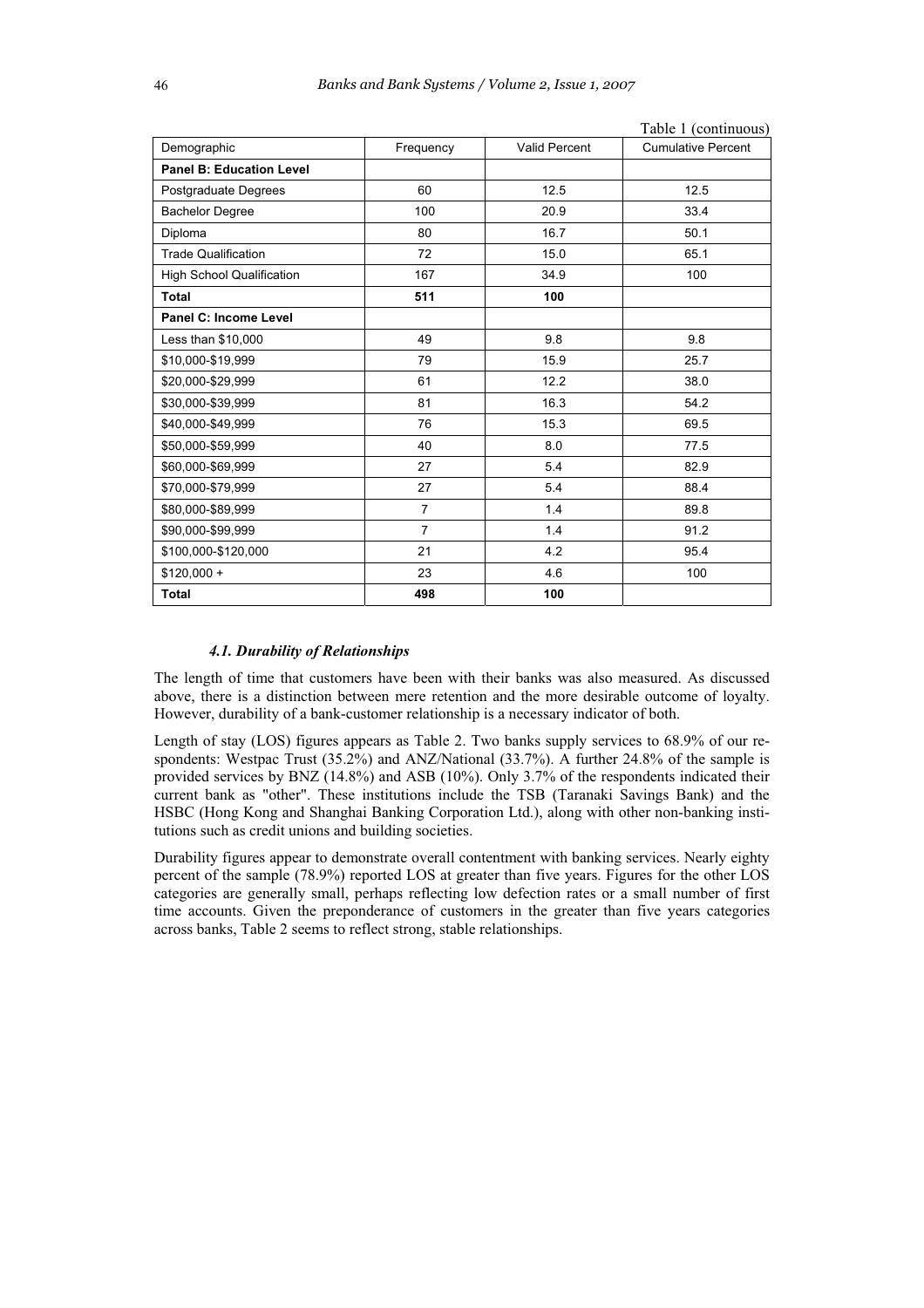Table 2

|                        | <b>BANK</b> |                                                                     |       |       |       |         |            |  |  |
|------------------------|-------------|---------------------------------------------------------------------|-------|-------|-------|---------|------------|--|--|
|                        | $n$ (%)     |                                                                     |       |       |       |         |            |  |  |
| Length of stay (years) | ASB         | ANZ/National<br><b>BNZ</b><br>Kiwibank<br>Other<br>Total<br>Westpac |       |       |       |         |            |  |  |
| < 1                    | 0.8%        | $1\%$                                                               | 0.2%  | 0.4%  | 0.4%  | 0.2%    | 3%         |  |  |
| $1 - 2$                | 0.2%        | $1\%$                                                               | 0.6%  | 1.4%  | 0.6%  | $0.4\%$ | 4.1%       |  |  |
| $2 - 3$                | 0.6%        | 2.4%<br>1.2%                                                        |       | 0.8%  | 0.8%  | 0.4%    | 6.1%       |  |  |
| $3 - 4$                | 1%          | 1%                                                                  | 0.8%  | 0%    | 0.2%  | 0.2%    | 3.1%       |  |  |
| $4 - 5$                | 1.6%        | 2.2%                                                                | 0.6%  | $0\%$ | $0\%$ | 0.4%    | 4.7%       |  |  |
| > 5                    | 5.9%        | 26.2%                                                               | 11.4% | $0\%$ | 33.3% | 2.2%    | 78.9%      |  |  |
| Total                  | 10%         | 33.7%                                                               | 14.8% | 2.6%  | 35.2% | 3.7%    | 508 (100%) |  |  |

Bank of Respondents and Length of Stay

A somewhat different impression emerges when examining the proportion of respondents for each bank with a LOS greater than five years. In order of magnitude, the "other" category institutions suffered the lowest five year LOS proportion of the total respondents that bank with "other" banks, with 0.58. For ASB, this proportion was 0.59, the lowest of the banks. BNZ and ANZ/National were nearly equal, with 0.77 and 0.78 respectively. Westpac had the highest five year LOS proportion at 0.94.

However, this may not mean that Westpac is the best of the group in retaining its customers. Retention relevant items were measured using a five point rating scale (where "Very Unlikely" =1). When asked about the likelihood of staying with their service provider into the foreseeable future, Westpac customers had the lowest mean, at  $3.59$  (s.d. = 0.68), only somewhat above the neutral hinge of the scale (see Table 3). This suggests that Westpac's customers might be slightly more willing to switch to other service providers than the customers of the other banks. Comparing Westpac to the other institutions does not confirm this view, however. In ascending order of their five-year retention rates, mean intention to stay figures were  $3.74$  (s.d. = 0.73) for ANZ/National, BNZ 3.97 (s.d. = 0.70), 4.09 (s.d. = 0.69) for ASB, 4.22 (s.d. = 0.76) for Kiwibank (included here as customers reported on their intention to stay) and  $4.38$  (s.d.  $= 0.81$ ) for the 'other' category. All of the means summarising respondents' likelihood of staying were within the 3.5 to 4.5 interval, and were thus roughly equivalent. This widespread moderate satisfaction implies that the bulk of bank customers are not so completely satisfied that they would not switch if attractive incentives were offered by competitors.

Table 3

| <b>Bank</b>              | Number | Mean | Std. Deviation |  |
|--------------------------|--------|------|----------------|--|
| <b>ASB</b>               | 51     | 4.09 | .694           |  |
| <b>ANZ/National Bank</b> | 171    | 3.74 | .731           |  |
| <b>BNZ</b>               | 75     | 3.97 | .698           |  |
| Kiwibank                 | 13     | 4.22 | .759           |  |
| Westpac                  | 179    | 3.59 | .684           |  |
| Other                    | 19     | 4.38 | .813           |  |
| Total                    | 508    | 3.79 | .738           |  |

Intention to Stay with Current Bank

Further analysis to determine the respondents' likelihood of staying with their current banks was tested by One-way ANOVA (see Table 4). The impact of the bank on durability of the relationship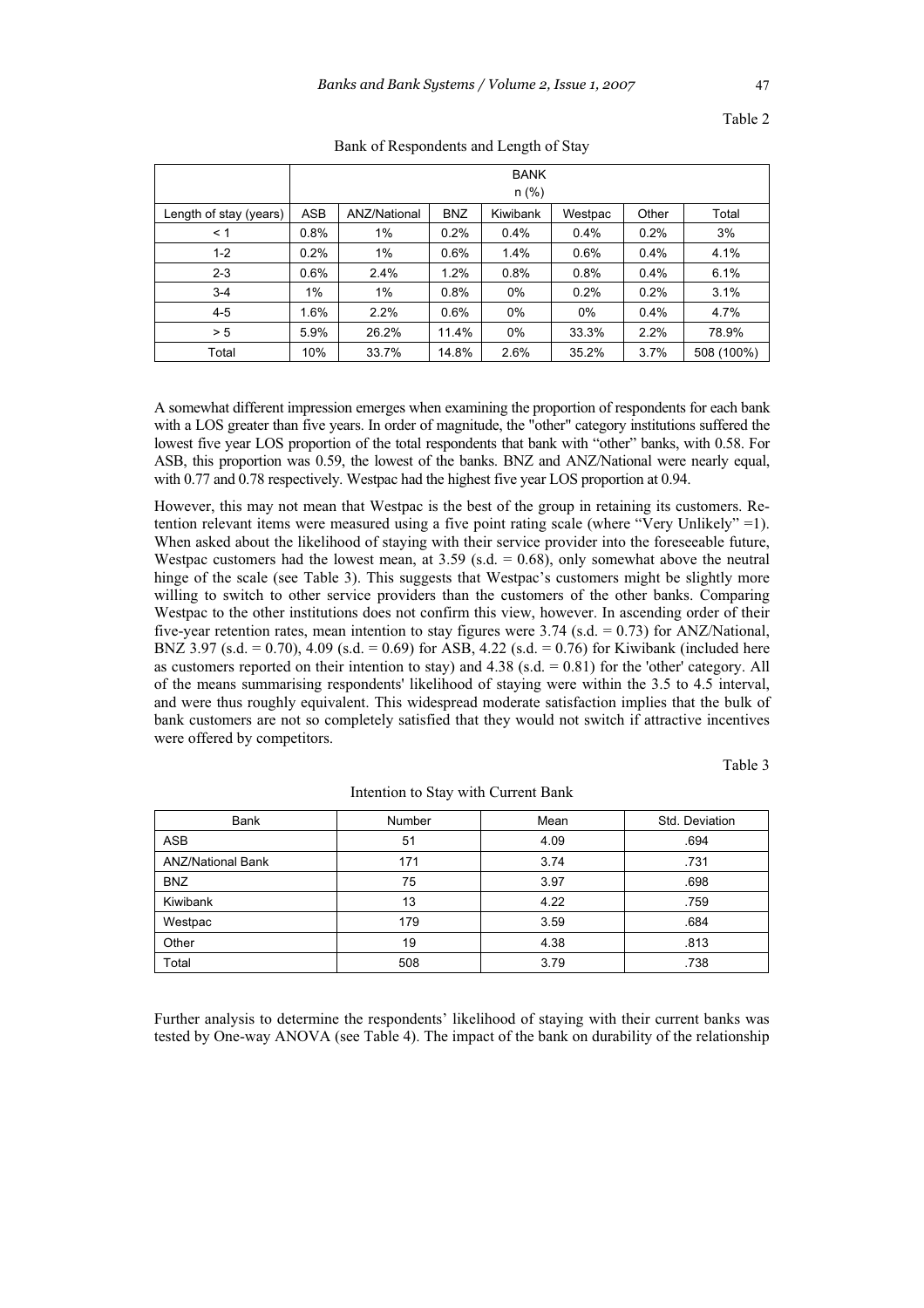was significant  $(F_{(5,502)} = 9.21, p=.000)$ . This implies that the bank has a positive impact on customers' likelihood of staying with their bank.

#### Table 4

|                | Sum of Squares | df  | Mean Square |      | Sig  |
|----------------|----------------|-----|-------------|------|------|
| Between groups | 23.222         |     | 4.644       | 9.21 | .000 |
| Within groups  | 253.157        | 502 | .504        |      |      |
| Total          | 276.38         | 507 |             |      |      |

Relationship between Respondents' Likelihood of Staying and Bank

Competitive pressure has lead to mergers and acquisitions that increased the size of foreign-owned banks in the marketplace and reduced the number of competitors. For example, in 1996 Westpac and Trust Bank merged to form WestpacTrust, creating New Zealand's largest bank, with over 1.3 million customers. Further, in December 2003, the ANZ Banking Group purchased The National Bank from Lloyds TSB. Today The National Bank has all the benefits of belonging to a major Australasian financial group. These foreign-owned banks compete against a small number of domestically owned financial institutions.

The disappearance of domestically owned banks thus yielded fewer choices for consumers. The birth of Kiwibank, a Labour Government initiative, was marketed as a domestic alternative. As such, Kiwibank customers were reassured that their bank had the backing of the government, and was unlikely to be acquired by a large, off-shore competitor. Thus the patriotic appeal of Kiwibank may enhance its long-term prospects and assure its survival in the intense banking marketplace.

For the largest, the contribution to the health of the institution represented by each individual customer is comparatively small when compared to that of domestic banks. Clearly the significantly larger number of customers these banks serve can offset the loss of disgruntled customers.

#### *4.2. Research Constructs*

Factor analysis was used to identify factors affecting customers' retention in the banking industry. The factor analysis yielded ambiguous results. For example, the component matrix offered more than 30 items loading on Factor One. Varimax rotation reduced this number, but again, the outcome of the analysis was ambiguous. Loadings on the seven other factors resulting from the analysis did not clearly reflect any of the concepts specified in the research model. Because the analysis did not clearly identify or eliminate individual items as loading uniquely on the hypothesised factors, the original lists of items defining the research constructs were retained. Each set of questionnaire items used to measure the constructs was subjected to reliability testing using Cronbach's Coefficient Alpha. All coefficients were sufficiently high enough (over 0.60) to justify utilization of the items as additive scales (see Table 5).

Table 5

| Construct Reliability                          | No. of Items | Alpha Value |
|------------------------------------------------|--------------|-------------|
| Intention to Stay or Switch                    | 5            | .674        |
| Customer's Satisfaction                        | 9            | .851        |
| Customer's Perceived Value                     | 8            | .838        |
| Customer's Perceived Corporate Image           |              | .865        |
| Competitive Advantage                          | 5            | .850        |
| <b>Customer's Perceived Switching Barriers</b> |              | .819        |
| Consumer's Behavioural Intention               | 6            | .846        |
| Customer's Loyalty                             | 6            | .766        |

Construct Reliability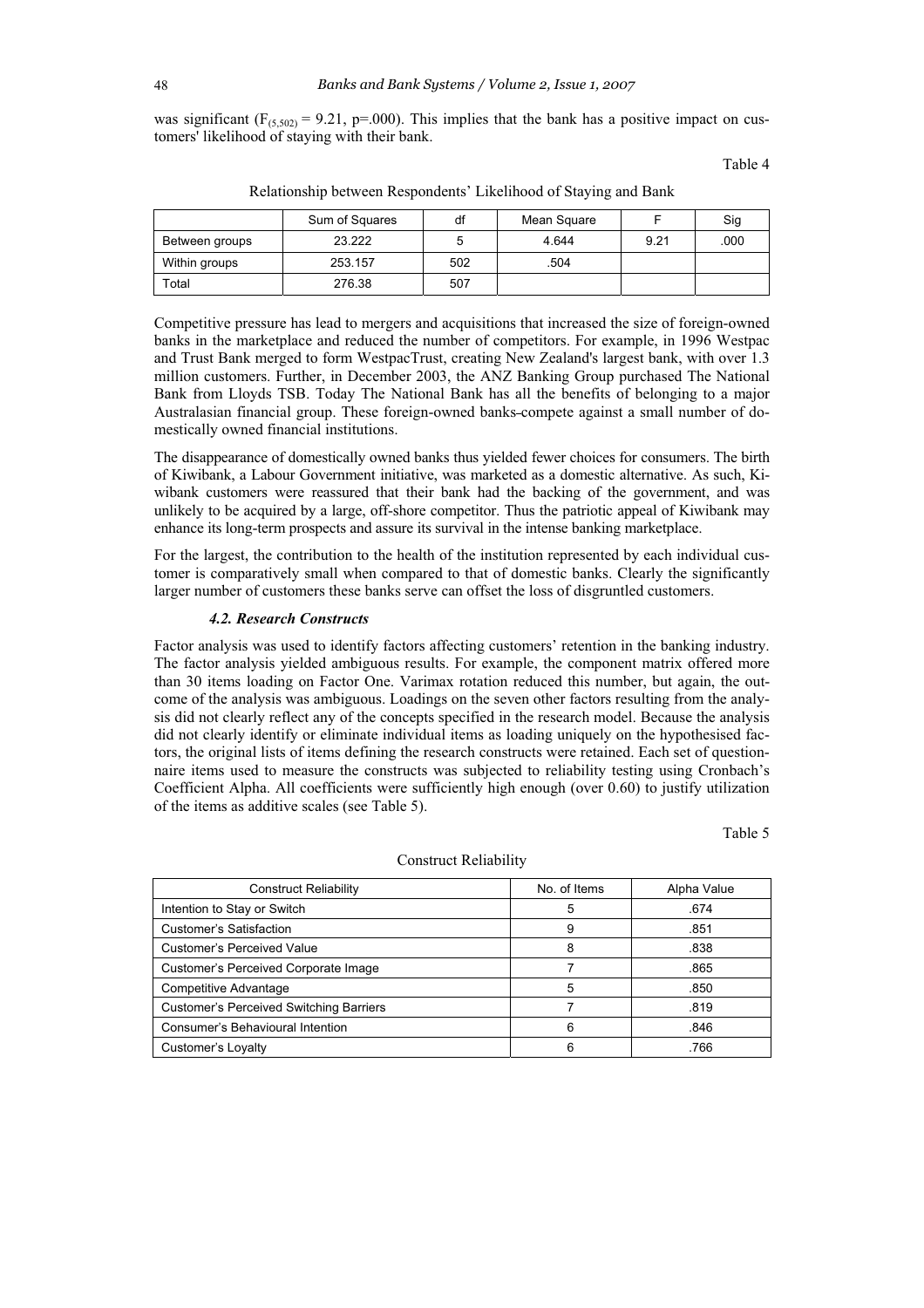#### *4.3. Customer Satisfaction*

Customer satisfaction was measured using a nine-item index. The overall mean of perceived satisfaction was 4.02. Individually, each of the nine items had mean scores that were above the neutral pivot on the rating scale.

Respondents appear to be highly satisfied with the bank's *accuracy of records and transactions*. This suggests that banks in New Zealand are reliable in carrying out transactions. However, respondents were relatively less satisfied with banks' *pricing*. Some complained about the high fees charged and expensive account maintenance costs.

Financial institutions know the key to retaining customers is more than just providing "satisfaction" or competitive pricing. This view is confirmed by responses to the satisfaction items. Our results indicate that banks cannot rely upon price competition alone in order to be competitive; they must also strive to better inform consumers of the products and services they offer, and provide convenient, agreeable surroundings, as well as continue to emphasize the human interaction basis of service delivery.

#### *4.4. Customer Perceptions of Value*

The customer perceptions of value construct was measured using an eight-item index. The overall perceived value mean was 3.54, only somewhat above the neutral centre of the scale and thus indicating moderate perceived value of banks. The variable measuring bank service efficiency (4.00) had the highest mean score while the extended banking hours (3.11) had the lowest. All of the means, however, were above the neutral point on the scales, suggesting that banking services were at least adequate for most respondents.

Overall, the respondents valued bankers' *efficient service*. However, the respondents did not think their banks had *numerous branches* or *convenient locations.* Some respondents complained that there were no bank branches located near their workplaces or their residences. Convenience is thus an issue for some customers. New Zealand banks may need to consider increasing the number of branch offices into those areas with high concentrations of current and prospective customers. Over the years, banks in New Zealand have reduced the size of their networks by closing smaller branch offices (Gerrard and Cunningham, 2001). Clearly, such a policy has also reduced convenience for many customers as they are forced to do their banking at less convenient locations.

At present, New Zealand bank managers have sought to develop other delivery techniques to increase convenience for their customers. These efforts have included increasing self-service in the form of ATMs, phone banking, e-banking, Eftpos and drive-through banking. However, some respondents have criticised that such forms of service can only satisfy consumers' day-to-day banking transaction-based needs. These delivery channels are not able to perform additional services such as offering financial advice or providing detailed information about mortgages, loans, and interest rates. Thus, the process by which such services are offered should be continuously monitored to guarantee that customers have access to adequate financial services at all times.

*Extended banking hours* earned the lowest mean score, indicating an area of some concern*.* Customers want to perform transactions when, where, and how they choose. They want to minimise transaction costs and time. They want specialist advice and perhaps most of all they want to see value in their relationship with their bank (Ngu and LeBlanc, 1998). Thus, New Zealand bankers should ensure their availability to customers in a consistent, caring, and professional manner in order to add value to their services. These aspects of the customer-bank relationship would be complemented by extended banking hours. Many customers would welcome weekend opening, or extended hours on weekdays.

#### *4.5. Corporate Image*

Seven items were used to assess perceived corporate image. The mean of this composite index was 3.9, signifying that overall, respondents have a relatively positive impression of their bank. In gen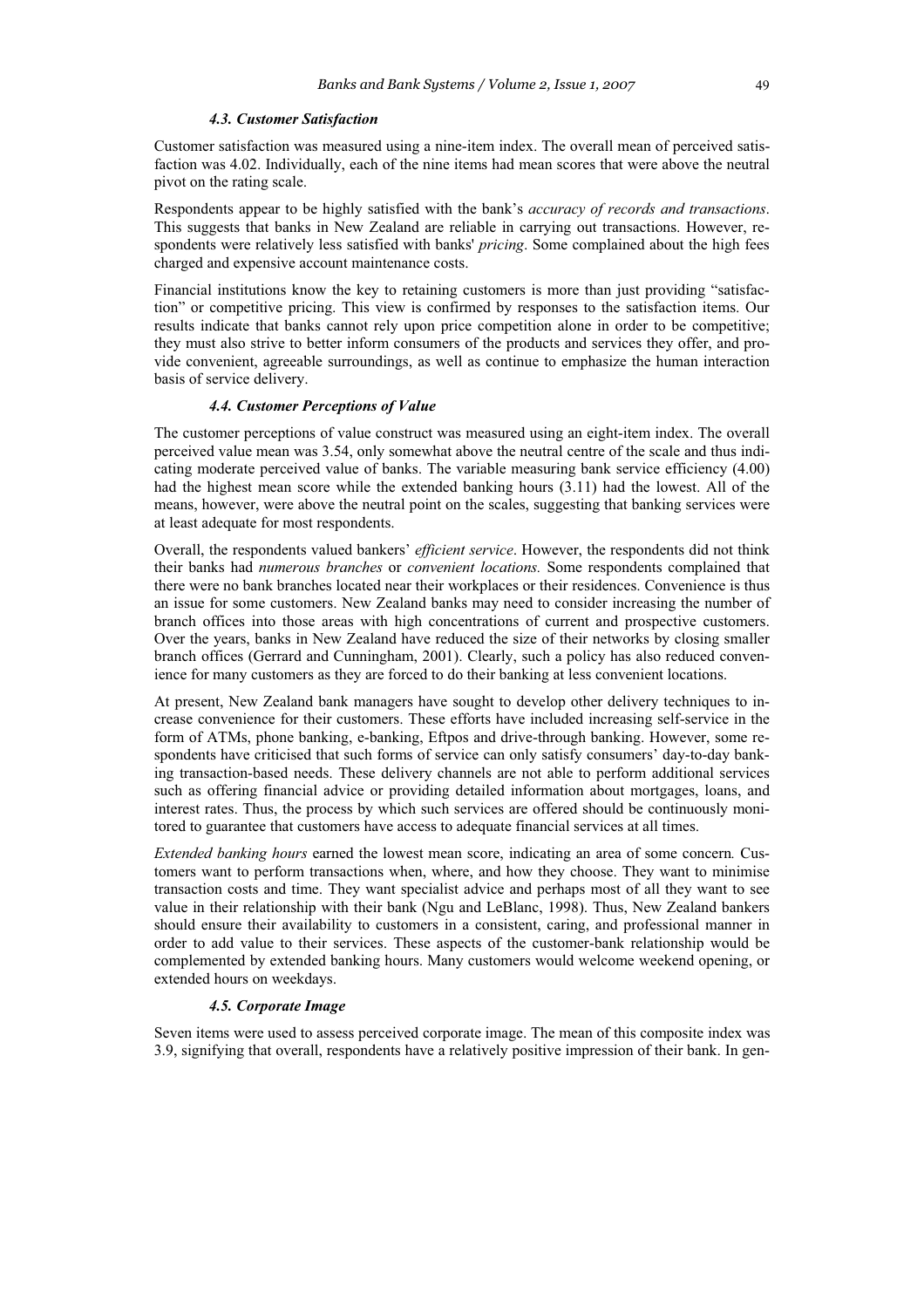eral, the respondents believed that the image of their service provider is *widely-known*, *reliable*, *trustworthy* and *stable*. The offering of reliable, error-free financial transactions should thus reinforce customers' confidence in their banks. A favourable image could also motivate customers to resist competitive offerings.

However, the respondents do not perceive their bank to be *distinctive* or *unique* compared to competitors. It might be the case that banks in New Zealand have not attempted to differentiate or reposition themselves and build positive brand equity with their customers. Indeed, banks must rise to the challenge and begin to take advantage of the brand equity that undoubtedly exists or can be developed (Bergstrom and Bresnahan, 1996). More importantly, convincing customers that they are getting high value from their bank should be a key advertising and promotion objective to create and strengthen corporate image.

## *4.6. Perceived Competitive Advantage*

Perceived competitive advantage was measured using a five-item index. The mean score was 3.43, revealing that respondents have a neutral positive impression of their bank's competitive advantage. *Excellent service quality* and *implementation of latest technology* have been perceived as the highest contributor to competitive advantage. Service quality may be the only sustainable form of differentiation in such a highly competitive and homogenous industry (Ioanna, 2002). However, bank managers should bear in mind that delivering superior service is not enough. In effect, they should deliver services that are better than consumers' expectations in order to enhance satisfaction and maintain a positive image.

In terms of the implementation of the latest technology, respondents replied that internet banking was easy to navigate. Distance banking technology, such as internet and telephone services offer convenience to many consumers and may mitigate some of the criticism over the closure of branches.

The use of latest technology, however, raises questions. For example, the respondents commented that they are unable to contact their local branch directly. Calls were being diverted to a toll-free call centre and consumers were interrogated before being transferred to local branch personnel. Consumers would prefer to speak to their local branch's representatives directly, believing they will be better able to solve their problems or provide them prompt, relevant answers. Furthermore, for safety reasons, a few banks now employ a 'locked door' policy. The respondents complained that such policy is a waste of time and will indirectly reduce consumers' willingness to go to the bank's branches. This suggests that bank managers should analyse every facet of the service delivery process and product attributes to ensure that the application of innovative technology will not increase inconvenience for consumers. Furthermore, New Zealand bankers should regularly obtain feedback from consumers in order to work backwards toward designing new processes or products, so that these can be delivered effectively and efficiently.

#### *4.7. Switching Barriers*

The switching barriers index was composed of seven items. The overall mean was 3.79, implying that these impediments have a moderate degree of influence on the respondent's intention to stay.

The strongest contributor to this construct was banks' ability to provide products and services that meet respondents' needs. In addition, the respondents saw *little advantage* to switching, since they perceive that all banks provide the same range of products and services. Furthermore, *inconvenience*, the *disruption* caused by switching, and *having a good relationship* with bank personnel contributed to respondents' reluctance to switch to alternative providers.

Of the switching barrier items, *incentives* had the lowest mean score, suggesting that they might not have much impact on switching decisions. This does not mean that incentives are not important to bank customers. In fact, many respondents suggested that their banks should improve their products through the use of some form of 'bonus' scheme. Thus, banks could possibly improve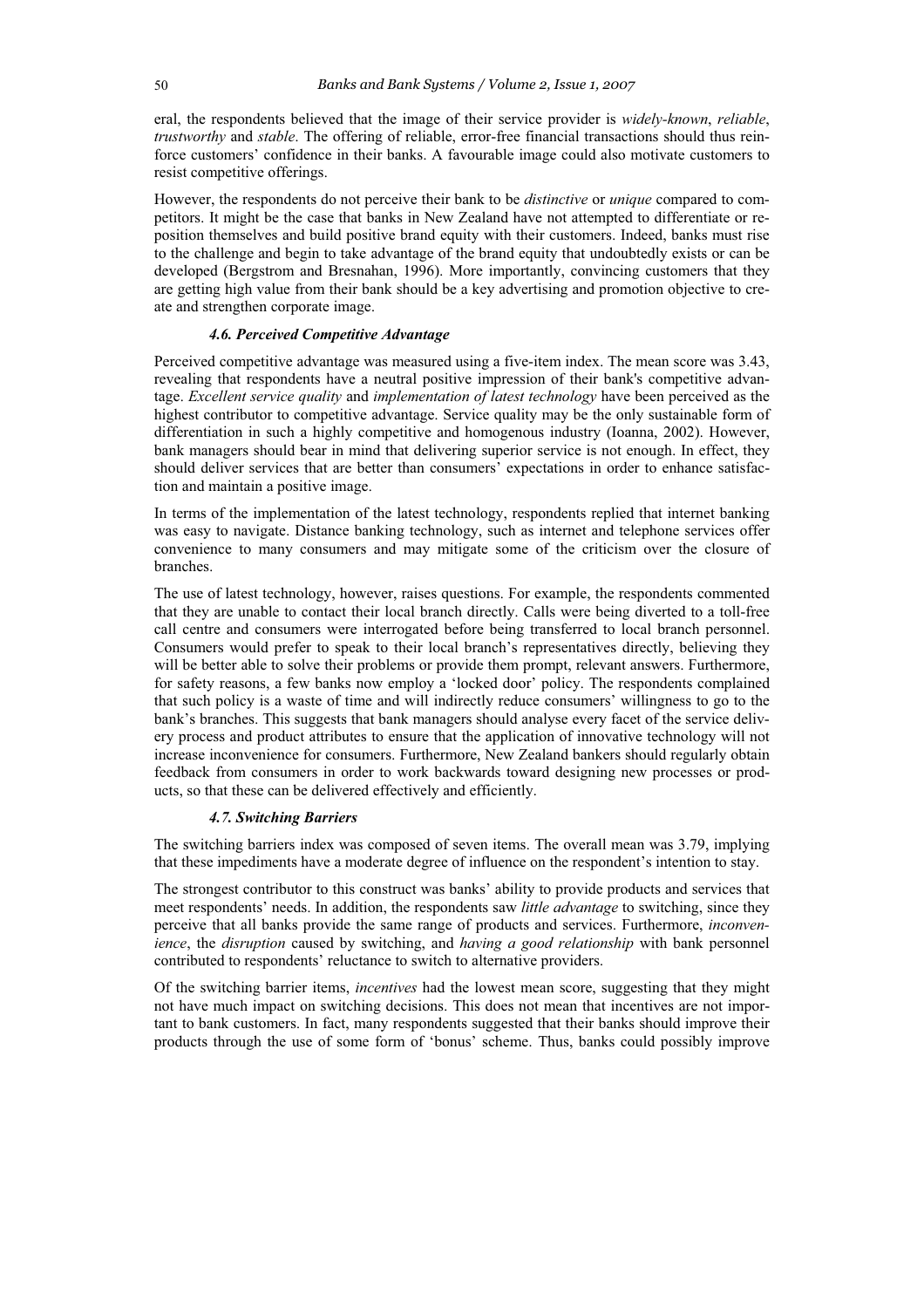customer satisfaction by offering attractive incentive plans for consumers who are purchasing several products and services from their bank.

However, in this study, it was found that many of the respondents do not *use a variety of products* from their current bank. This is an important issue for New Zealand's bankers, as cross-selling is a critical element in increasing customer loyalty and revenue. Indeed, Jones and Farquhar (2003) demonstrated that lower levels of cross-selling may also lead to the loss of market share and decreasing profitability. Furthermore, increased competition and on-going development of new delivery channels are leading to commoditisation of bank products as these are relatively easy for competitors to copy. This might lead to a higher propensity to switch providers, as consumers may be able to purchase similar products and services for better prices elsewhere. Conversely, crossselling may make switching an unacceptable inconvenience, as the customer must find a provider that can replace a broader range of products.

On the whole, customers seemed to be a relatively contented lot, suggesting that whatever friction they suffered was not enough to motivate a change of provider. Their banks provided them with the services they most needed and wanted, and the costs of finding a "better" provider were great enough that few switched banks. One result of this could be the development of complacency among providers -- since bank services and products are rapidly copied by competitors, leaving one bank for another offers no significant advantage. With no substantial advantage at any one institution, the motivation to switch would remain within tolerable limits.

#### *4.8. Bank Service Characteristics and Behavioural Intentions*

As noted above, characteristics of banks' service provision can have a significant impact on the behavioural intentions of customers. Six items representing such characteristics were included in the questionnaire. The mean score of this index, 3.58, suggesting that most of the respondents have a positive view of their banks' performance on items that might affect loyalty and thus the intention to remain a customer.

Of the individual items, the highest mean score was for *ability to meet consumer's changing needs*. This suggests that customers want their banks to monitor change in the financial environment, and respond with products that add value to customers' accounts. It also suggests that banks that offer new or refine current products in a proactive manner may enhance their customer relationships

*Prices* were rated as the next most important variable that could influence consumer's behavioural intentions. Thus, it is strongly recommended that prices be charged at a competitive rate. In addition, the high rating of *reputation for superior service quality* as motivation for choosing the service provider also suggests that the banking industry in New Zealand needs to place more emphasis on personnel training.

## *4.9. Customer Loyalty*

The index of customer loyalty was composed of six items. The mean score for the index was 3.35, implying that most of the respondents have an intention to stay loyal with their banks. It has been documented that the respondents tend to stay loyal with their service providers if they have excellent relationship with its staff (Abratt and Russell, 1999; Ennew and Binks, 1996).

Another crucial variable is respondents' perception of *difficulty in changing banks*. In today's banking environment, it would not be unusual for a customer to have many automatic payment orders to a wide variety of different firms, such as electricity and telephone companies. Notification and subsequent changes to billing details or other difficulties would be time consuming. Thus, it might not be worth the effort and inconvenience, unless the respondent had a very bad experience with the current bank. Thus, the respondents' focus on inconvenience in changing banks is still a prevalent concern.

However, if mistakes are made by the bank, then bankers must be able to handle *service recovery* efficiently. In this study, most of the respondents appeared happy with the services their banks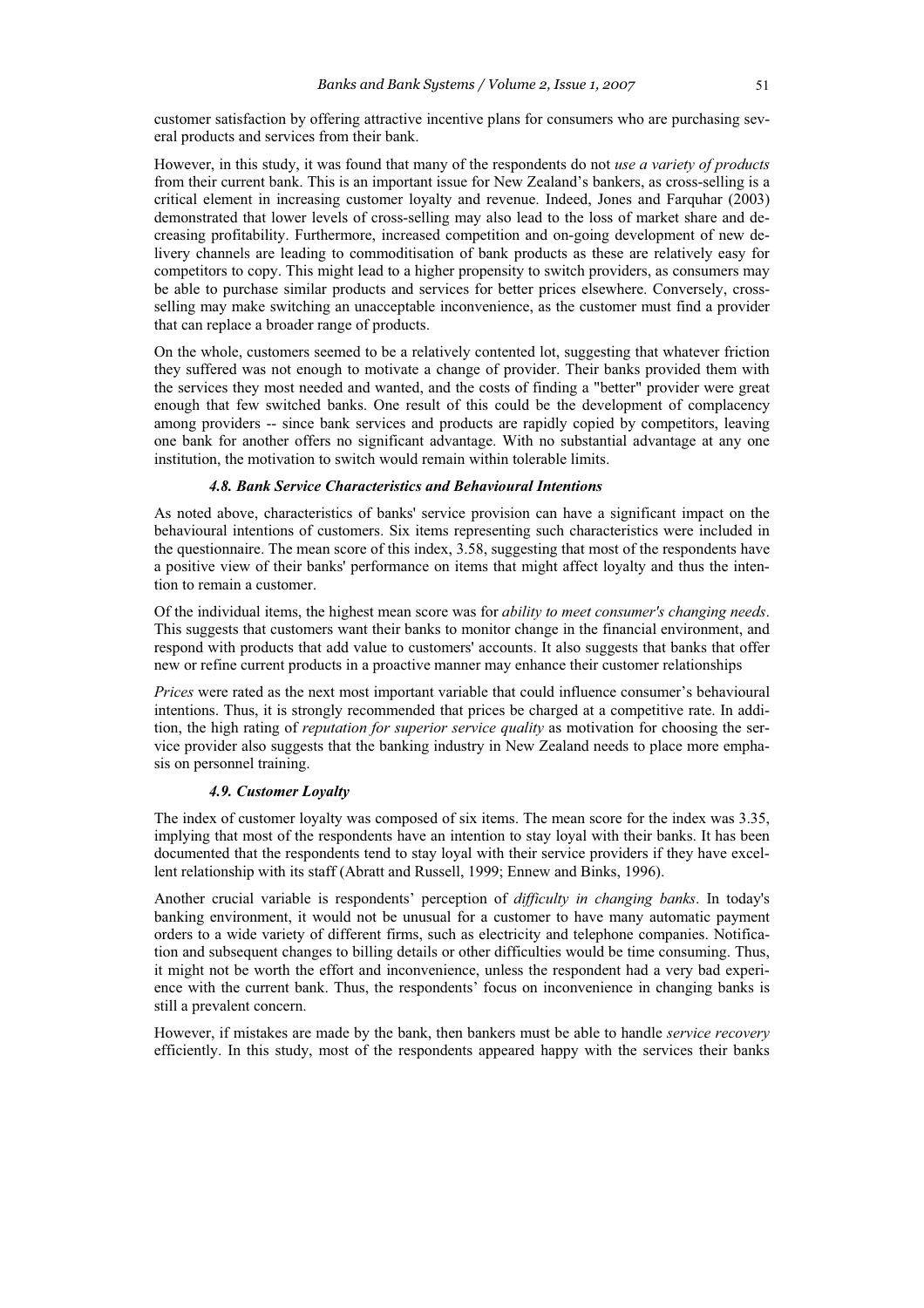have performed. There were minor complaints, but the respondents commented that their banks are able to resolve them. Nevertheless, to ensure customer satisfaction, contact personnel could be empowered to deal effectively and courteously with problems when opportunities for service recovery arise. For the business, service recovery represents an opportunity to know the customer better and is a chance to impress them. If bankers are able to solve the problems customers face, then customers would derive more value from the service and thus will be more loyal to the bank.

Furthermore, staying loyal is also accentuated by the overall feeling in which respondents perceive that *alternative banks were providing the same quality* as their present bank. Some of the respondents had not switched to another bank because they felt that they would be no better off from switching. Such a finding emphasized that a bank should make an effort to distinguish itself from competitors through the generation of sustainable competitive advantage and distinctive bank image. *Rewards and benefits offered did not score highly implying that customers are more concerned about the financial services than additional incentives for their custom*. Finally, "other banks cannot offer the products and services they want" is the least important contributor to the customer loyalty construct. This again highlights the competitiveness of the product and services on offer in the New Zealand banking industry.

### *4.10. Customers' Demographic and Customer Retention Rate*

This study further investigates whether demographic differences impact the respondents' decision to stay with or leave their banks. Demographic variables included the respondents' age, gender, educational level, and income.

The analysis shows that age is related to the decision to stay with or leave service providers. The 18-30 years age group has the lowest retention rate of 46.5% whereas the age group above 61 years old has highest retention rate of 95%. These results are supported by the Chi-square and ANOVA tests shown in Table 6. Both tests have a significance value p<.01 for age of the respondents, indicating that the relationship between age and retention rate is significant. In general, when the age group of the customers increases, the customers will have higher propensity to stay with their banks. This is consistent with Oliver's (2004) findings that younger consumers probably have a higher likelihood of leaving their banks in search of greater convenience, lower prices, higher deposit interest rates or better services. This may be because younger consumers often must adjust to significant and substantial changes in their lives. Changes might include such events as taking up tertiary study, moving away from home, finding a different job, buying a house, marrying, or having a child. Thus, these consumers thus may have strong reasons for switching banks. Presumably, they do not mind the inconvenience so long as the new bank is able to satisfy their changing needs.

This suggests that in order to retain younger customers, New Zealand bankers should introduce new products or services that young consumers' value most. Financial institutions have long attempted to lure young consumers with the use of latest technology (Penny, 1993). For example, ASB uses technology to attract young people. They offer online services and link these to Telecom and Vodafone to enable banking with cellphones and on-line (Oliver, 2004).

Table 6

|           |        | <b>CHI SQUARE TESTS</b> | <b>T-TEST</b> |      | <b>ANOVA</b> |      |            |
|-----------|--------|-------------------------|---------------|------|--------------|------|------------|
| ITEMS     | Value  | Sig.                    | F value       | Sig. | F value      | Sig. | Outcome    |
| Age       | 88.328 | .000                    |               |      | 3.39         | .005 | Has effect |
| Gender    | 7.078  | .215                    | 5.410         | .134 |              |      | No effect  |
| Education |        |                         |               |      | 3.55         | .015 | Has effect |
| Income    | 4.261  | .512                    |               |      | 1.04         | .394 | No effect  |

Summary Respondents' Demographic with Regards to Retention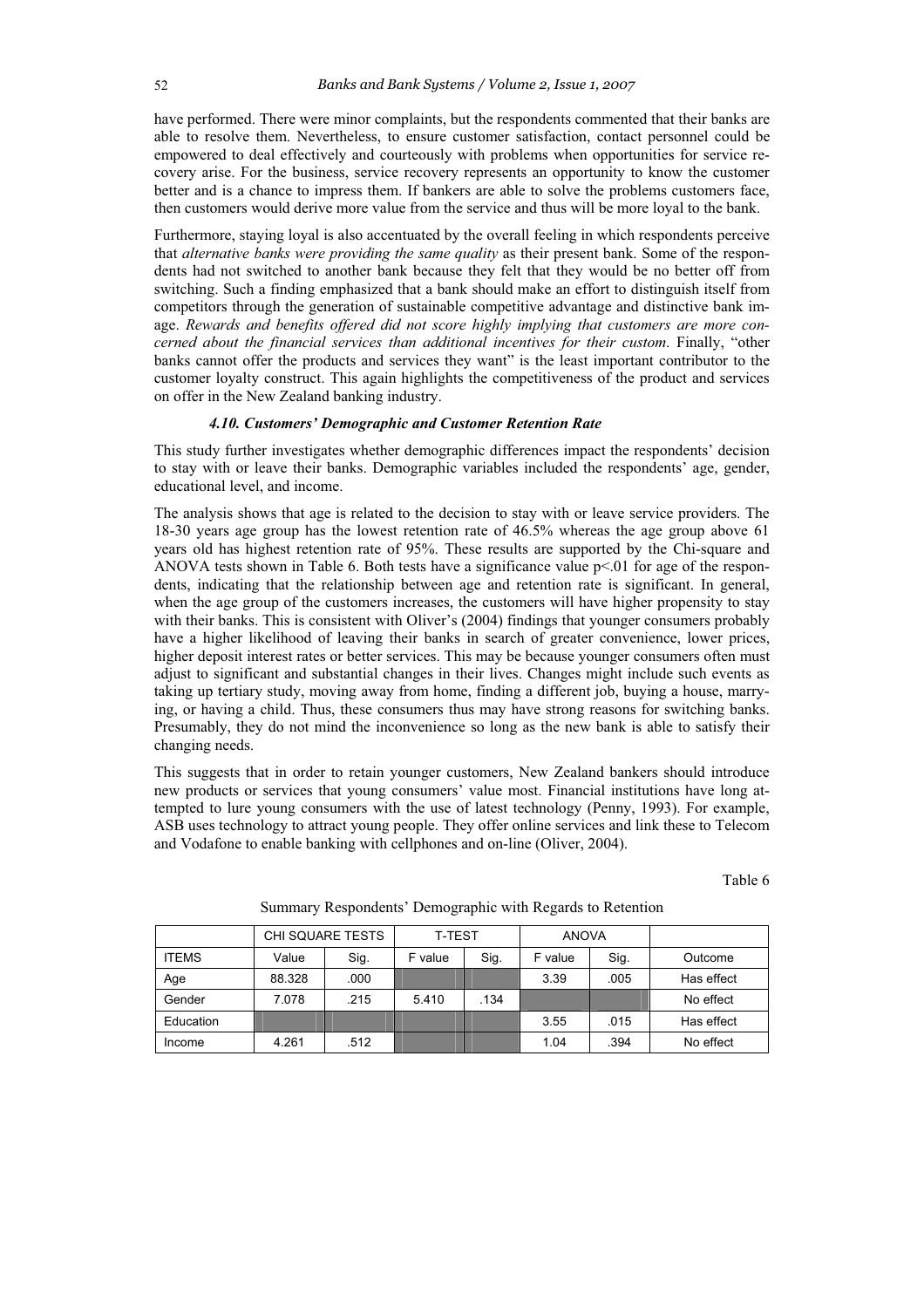For gender, male respondents have an average retention rate of 82.6%, whereas female respondents have a retention rate of 75.3%. However, the test results are non-significant indicating no association between gender and the respondents' intention to stay with or leave their service providers.

Retention rates for different educational levels of respondents were quite similar. The mean score for retention ranged between 3.60 and 3.90. One-way ANOVA was used to test whether education had an effect on customer retention. The test results  $(F_{(3,475)} = 3.55, p = .015)$  show there is an association between education and retention rate. This may implies more highly educated consumers tend to have greater expectations of services and are also more well-informed. This result has implications for staff training and servicing support to improve consumers' positive experiences while interacting with the bank.

Finally, the effect of respondents' incomes was examined. Retention rates for each income group were similar to one another, with test results showing a lack of association the between income and retention.

## **5. Conclusions**

On the whole, customers seemed to be a relatively contented lot, suggesting that whatever friction they suffered was not enough to motivate a change of provider. Their banks provided them with the services they most needed and wanted, and the costs of finding a "better" provider were great enough that few switched banks. One result of this could be the development of complacency among providers -- since bank services and products are rapidly copied by competitors, leaving one bank for another offers no significant advantage as all players offer similar products. With no substantial advantage at any one institution, the motivation to switch would remain within tolerable limits.

The constructs investigated in this study all received positive marks by the respondents as factors that would influence their decision to stay with or leave their current banks. The most important construct (by mean score) was customer satisfaction, followed by corporate image and switching barriers. These results lead to suggestions for bank managers to consider as to how they might improve customer retention in today's competitive banking environment.

Results of this analysis have also shown that as the age of customers increases, so too does the propensity to stay with their current banks. In addition, respondents with higher education are most likely to switch banks perhaps because highly educated consumers tend to have greater expectations of services. Gender and income appear not to have significant association with the respondents' intention to stay with or leave their service providers.

The results further showed ASB Bank, Kiwibank and banks under 'other' categories have higher retention rates compared to the larger banks such as Westpac, ANZ, BNZ and National Bank. The smaller banks thus appear to be doing some things better than their larger competitors. Thus, the large New Zealand banks may gain by benchmarking their performance against the smaller institutions.

One of the more striking conclusions one might draw from this study is that for most customers, one bank is much like any other. They perceive that products and services are nearly identical, fees are not substantially different elsewhere, and the other sorts of irritants that might lead to defection are for the most part trivial. Since there is little to distinguish one bank from another, there is little motivation to switch. With the exception of Kiwibank, who's customers represent a real loss to competing banks, most banks exist in a "lose one, gain one" state, where taking care of current customers has precedence over a seemingly winless battle for increasing share. From the customers' perspective, banking in New Zealand might have achieved a sort of "natural equilibrium", where a switching rate floor has been achieved and is maintained via customer inertia. If this is the case, switching is simply a natural phenomenon that has little real impact on the banks nor on the bulk of their customers.

Since the results of this study are based on consumers' perceptions only, future research should investigate the congruence between consumers' and service providers' perceptions. This will help the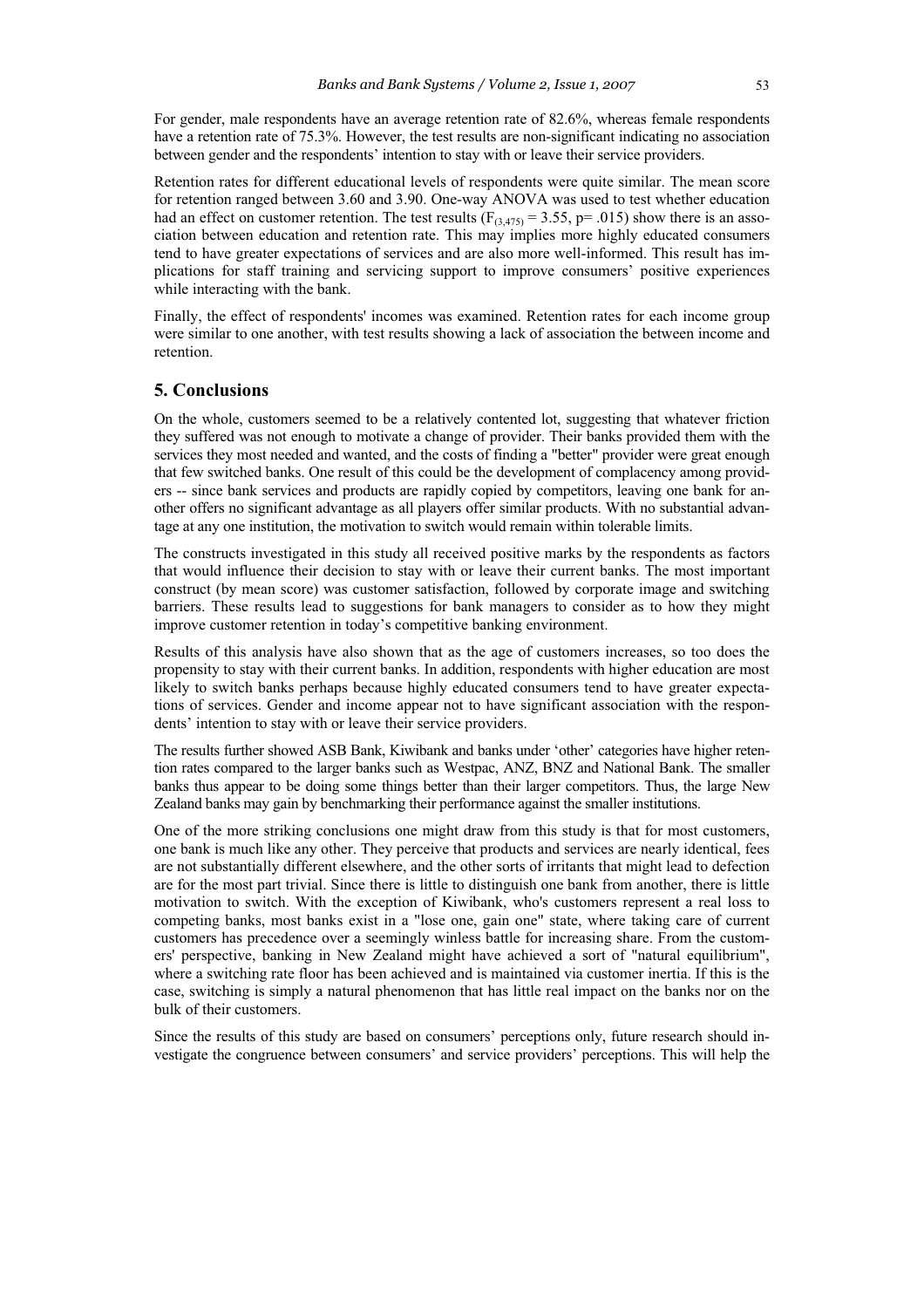industry to better understand whether both consumers and banks have the same perceptions regarding issues relevant to retention. While this study found that customer satisfaction alone is not effective in building customer loyalty, future research may attempt to explore the "unexplored" constructs that consumers would value most. For example, are consumers more concerned about the convenience issue such as location of branches, or the use of technology? Or are consumers more focused on how bank staff delivers services? Given the importance of employee competence, future research should also examine the impact of employees' behaviour that could affect customer retention.

## **References**

- 1. Abratt R., J. Russell. Relationship Marketing in Private Banking South Africa // The International Journal of Bank Marketing, 1999. – Vol. 17, No. 11. – pp. 5-19.
- 2. Alvarez E.J. Your Bank's Image: Keeping it Consistent // Bank Marketing, 2001. Vol. 33, No. 3. April. – pp. 30-36.
- 3. Baker, M.J. Bank Marketing Myth or Reality? // The International Journal of Bank Marketing. 1993. – Vol. 11, No. 6. – pp. 5-11.
- 4. Beckett, A., P. Hewer, B. Howcroft, An Exposition of Consumer Behaviour in the Financial Services Industry // The International Journal of Bank Marketing. 2000. – Vol. 18, No. 1. – pp. 15-26.
- 5. Bergstrom, A.J., J.M. Bresnahan, How Banks Can Harness the Power of Branding // US Banker, 1996. – Vol. 106, No. 3. March. – pp. 81-82.
- 6. Bharadwaj, S.G., P.R. Varadarajan, J. Fahy. Sustainable Competitive Advantage in Service Industries: A Conceptual Model and Research Propositions // Journal of Marketing, 1993. – 57 (October). – pp. 83-99.
- 7. Chang, Z.Y., J. Chan, S.L. Leck. Management of Market Quality for Correspondent Banking Products // The International Journal of Bank Marketing, 1997. – Vol. 15, No. 1. – pp. 32-35.
- 8. Colgate, M., K. Stewart, R. Kinsella. Customer Defection: A Study of the Student Market in Ireland // The International Journal of Bank Marketing, 1996. – Vol. 14, No. 3. – pp. 23.
- 9. Curasi, C.F., K.N. Kennedy. From Prisoners to Apostles: A Typology of Repeat Buyers and Loyal Customers in Service Businesses // The Journal of Service Marketing, 2002. – Vol. 16, No. 4. – pp. 322-342.
- 10. Daniell, A. The Myth of Cross-Selling // American Banker, 2000. Vol. 165, No. 53. March. pp. 7.
- 11. Dawkins, P.M., F. F. Reichheld Customer Retention as a Competitive Weapon // Directors and Boards, 1990. – Vol. 14, No. 4.
- 12. Dilliman, D.A. Mail and Telephone Surveys: the Total Design Method. Wiley-Interscience Publication, John Wiley and Sons: New York, 1978.
- 13. Ennew, C.T., M.R. Binks. The Impact of Service Quality and Service Characteristics on Customer Retention: Small Business and their Banks in the UK // British Journal of Management, 1996. – No. 7. – pp. 219-230.
- 14. Fisher, A. Winning the Battle for Customers // Journal of Financial Services Marketing, 2001. – Vol. 6, No. 1. September. – pp. 77-84.
- 15. Fornell, C. A National Customer Satisfaction Barometer: The Swedish Experience // Journal of Marketing, 1992. – Vol. 56, January. – pp. 6-21.
- 16. Gale, B.T., R.C.Wood. Managing Customer Value: Creating Quality and Services that Customers Can See. The Free Press, 1994.
- 17. Gerrard, P., B. Cunningham. Bank Service Quality: A Comparison between a Publicly Quoted Bank and Government Bank in Singapore // Journal of Financial Services Marketing, 2001. – Vol. 6, No. 1, September. – pp.50-67.
- 18. Gronroos, C. A Service Quality Model and Its Marketing Implications // European Journal of Marketing, 1984. – Vol. 18, No. 4. – pp. 36-44.
- 19. Harwood, M. Branding on a Budget: Building the Community Bank's Image // America's Community Banker, 2002. – Vol. 11, No. 4, April. – pp. 24-28.
- 20. Healy, T.J. Why You Should Retain Your Customers? // America's Community Banker, 1999. – Vol. 8, No. 9, September. – pp. 22-26.